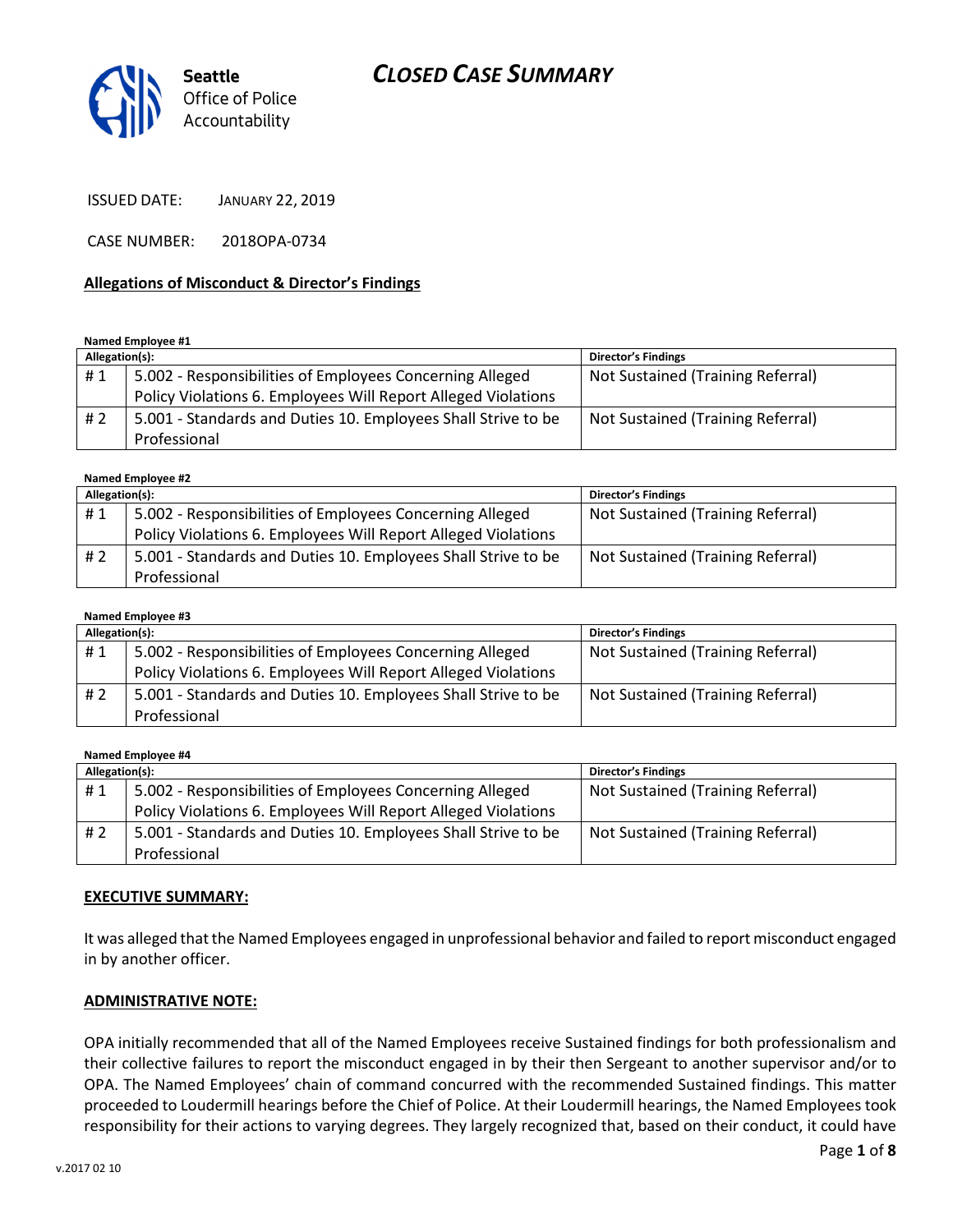

OPA CASE NUMBER: 2018OPA-0734

been interpreted that they were willing participants in the underlying misconduct, even if this was not their intent. They further articulated – and OPA found this compelling – that they were put in a very difficult place by their then Sergeant. They contended that this was an extremely unique situation and they universally recognized that they could have and should have handled it better. Ultimately, while OPA continues to have serious concerns about the role the Named Employees played in the underlying incident, OPA believes that, under the specific circumstances of this case and given the Named Employees' presentations at their Loudermill hearings, retraining is the more appropriate results. As such, OPA herein amends its findings.

### STATEMENT OF FACTS:

This case stems from an investigation into the acts of a Department employee – referred to here as the "Officer" – who was found to have violated several Department policies. It was alleged that the Named Employees were unprofessional when they knew that the Officer was violating policy and saw him do so, but took no action and laughed and joked with him. It was also alleged that the Named Employees acted contrary to policy when they did not report the misconduct that they observed.

### Background Facts

In summary, the Officer on-viewed a vehicle that had expired tabs and he arranged for it to be towed. The woman who owned the car and her boyfriend (who is referred to here as the "Subject") came out of their residence and interacted with the Officer. Both the owner and the Subject were upset about the tow and both criticized the Officer. At one point, the Subject called the Officer a "ho" and the owner called him a "bitch." When the Officer was leaving the scene, he rolled down his window and stated to both the owner and the Subject: "I'll see you guys, goodnight." He further stated to the Subject, "I'll see you for sure."

Nearly three hours later, at approximately 0915 hours, the Officer logged himself to a premise at Auto Zone. His Body Worn Video (BWV) was activated at this time. The BWV showed the Officer walk to the rear passenger side of his car and take a rolling chair from his backseat. He rolled the chair to the front of the business where he knew the Subject worked and sat down. Shortly thereafter, an individual asked Officer what he was doing and whether he was "posted" there now. The Officer responded: "for now, I got a little disrespected earlier today, so I'm going to hang out."

Approximately five minutes later, a patrol unit pulled in front of the store. Inside of that patrol vehicle were Named Employee #1 (NE#1) and Named Employee #2 (NE#2). NE#1 greeted the Officer and, in response to that greeting, the Officer stated: "I'm just cold kicking it." He further stated: "just doing some community oriented policing stuff." The Officer asked NE#1 if NE#2 told him why the Officer was at the AutoZone. NE#1, referring to his prior conversation with NE#2, said: "yeah, he told me all about it." The Officer remarked, apparently about the Subject: "this guy's freaking out…" They discussed how there were less people than usual in the vicinity of the store. The Officer stated: "I was hoping more people would be out here." NE#1 and NE#2 then left the scene.

A community member who the Officer appeared to know walked by the Officer while walking his dog. They began to discuss why the Officer was there and the Officer told him: "I got called a ho and a bitch, I think I'm going to hang around here until I get an apology." The Officer told the individual that the person who insulted him was "one of the guys who's usually around here."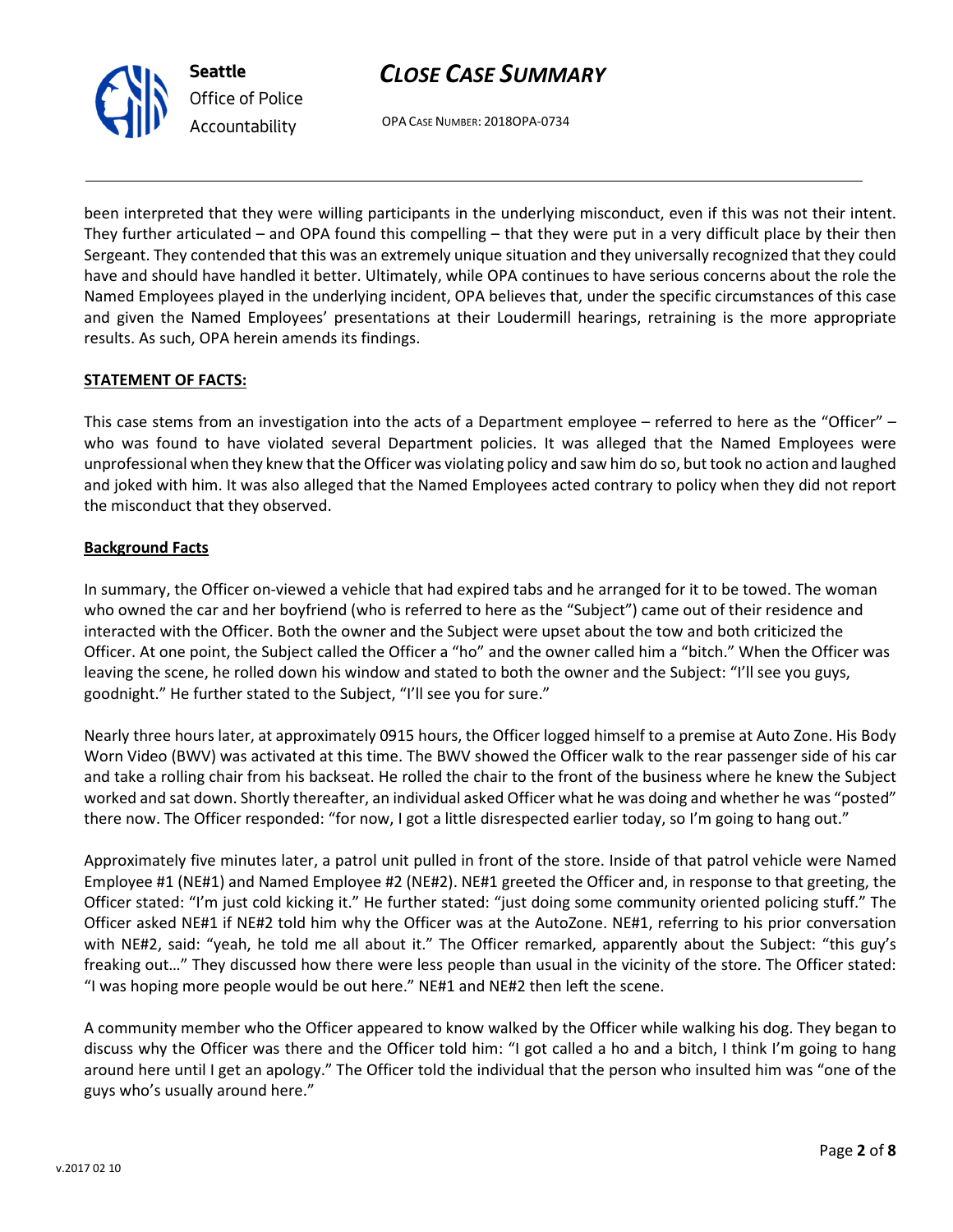

OPA CASE NUMBER: 2018OPA-0734

At that point Named Employee #3 (NE#3) and Named Employee #4 (NE#4) drove up in another patrol vehicle. While laughing, one of them said to the Officer: "Hey Sarge, what are you doing?" The Officer responded: "I'm just hanging, I don't know if I told yah, I got a little disrespected earlier today, I think I deserve an apology. Do you know that broke down purple crown vic?" The Officer continued: "that's not his car, that's his girlfriend's ex-boyfriend's who is currently in jail. You would think he would have enough pride not to be driving around his girlfriend's ex-man's car. I think I'm owed an apology." They continued to laugh and then NE#3 and NE#4 drove away from the location.

Approximately 23 minutes after he first sat down, the Officer was approached by another community member, who was the individual who filed the initial complaint against the Officer. This individual stated to the Officer: "I've just heard the story of what you're doing out here, I just wanted to tell you, I think it's harassment is what you're doing." The Officer responded "ok." In response to a request from the individual, the Officer provided his badge number and the spelling of his last name. The individual told the Officer: "I just think it's a bad representation." The Officer responded: "hanging out with the public." The individual stated: "No man, they know why you're here." When the Officer asked who "they" were, the individual said: "you think you're owed an apology for a person whose vehicle got towed…it's just bad form in general." The Officer again stated that he did not know who "they" referred to and the individual responded: "It's from one of the customers inside the store, they're fully aware of why you're here." The Officer said "ok," and the individual walked away.

Around eight minutes after his interaction with the individual, the Officer began wheeling his chair back to his patrol vehicle. He interacted with a man sitting in a car who asked him what was going on and the Officer said that someone was calling him names earlier. Another person responded: "that's a sign of being pissed off, you brought an office chair out." The Officer said: "I'm just hanging out."

At nearly that same time, an older African-American male walked out of the Auto Zone store. He discussed the Officer's behavior and counseled him about unnecessarily escalating the interaction with the subject. He provided the Officer with guidance on how to avoid conflict and communicate with the subject. The male told the Officer that the behavior the Officer was currently engaging in was the wrong thing to do and that it would be better to wait and let the situation settle down. The Officer thanked the male for his advice, shook his hand, and walked back to his vehicle. He then drove from the scene and de-activated his BWV. All in all, the Officer was seated in front of the store while on duty for approximately 40 minutes.

#### MDT Messages

The Officer exchanged multiple MDT messages with NE#3 and NE#4 on the date in question. The pertinent messages are referenced below:

Officer – 6:35 a.m.: "2 questions for you guys…Have you seen the movie Colors/if not, that's your homework."

NE#3/NE#4 – 6:38 a.m.: "COLORS!!!"

Officer – 7:15 a.m.: "Owner came out and he was none too happy. He called me a lotta names/what time u guys going for bikes? I gotta make an appearance at 23/Jackson when that crew is down there cuz this guy was talking lotta smack and I will not be dissuaded."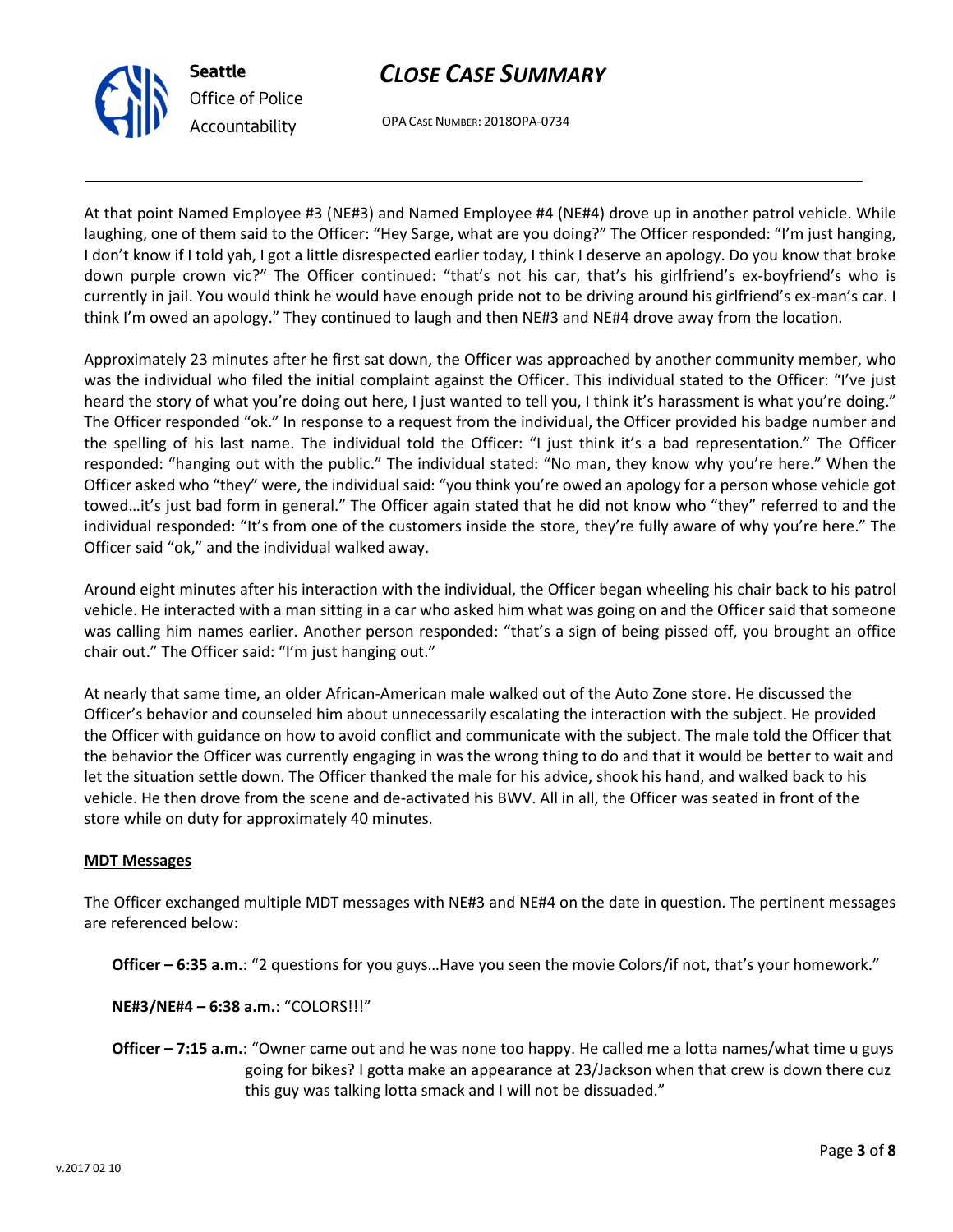

Seattle Office of Police Accountability

## CLOSE CASE SUMMARY

OPA CASE NUMBER: 2018OPA-0734

NE#3/NE#4 – 7:15 a.m.: "Whenever you're ready! We will change out at around 1030."

Officer - 7:16 a.m.: "ok, probably around 9. Just need somebody nearby cuz I aint gonna make it look like we are deterred by a lil smack talking."

NE#3/NE#4 – 7:16 a.m.: "Pac Man!!!!"

Officer - 9:16 a.m.: "I'm pulling into Plaza."

NE#3/NE#4 – 9:16 a.m.: "We are in position."

Notably, the movie Colors, referenced by both the Officer and NE#3 and NE#4, concerns a young police officer dealing with gang activity in Los Angeles. The officer, who is nicknamed "Pac Man," aggressively and violently interacts with gang members and is, accordingly, notorious throughout the neighborhood.

#### OPA Interviews of the Named Employees

NE#1, who was the first to the scene with NE#2, told OPA that the Officer did not speak with him concerning the towing of the car earlier that day. NE#1 was asked about what NE#2 told him concerning why the Officer was going to be at the AutoZone. He did not recall the "specific conversation." He just remembered hearing that the Officer would be there and said that he did not know exactly why. NE#1 stated that he and NE#2 decided to "check on" the Officer because he was alone at the AutoZone. He told OPA that, had he know the true reason for why the Officer was at the scene, he would have reported it as potential misconduct. He did not recall ever speaking with the Officer about what occurred after the date of the incident.

NE#2 told OPA that he and NE#1 went to check on the Officer, who was performing a premise check at the AutoZone. NE#2 said that the Officer did not tell him about the towing of the car. When OPA informed NE#2 that he was at the precinct at the same time as the Officer directly after the towing and asked what they discussed at that time, NE#2 stated that he did not remember what was discussed. When confronted with the Officer's statement to NE#1 concerning his earlier conversation with NE#2, NE#2 again stated that he did not remember what he discussed with the Officer prior to his arrival at the AutoZone. He said that, knowing what he knows now, he believed that the Officer engaged in misconduct.

NE#3 initially told OPA that he did not recall communicating with the Officer about the towing of the car or the Officer's plan to go to the AutoZone. He was then shown the MDT messages between him, NE#4, and the Officer. NE#3 stated that he did not recall seeing those messages. After reviewing the messages, NE#3 acknowledged that they discussed the individuals whose car the Officer had towed and the Officer's intent to go to the AutoZone where the individual was believed to be. NE#3 also confirmed that the messages indicated that he and NE#4 planned with the Officer to come to the AutoZone. NE#3 watched the BWV of the incident, where he drove to the scene with NE#4 and interacted with the Officer while laughing. NE#3 recognized that, at that time, the Officer was sitting in an office chair in front of the AutoZone and told the officers that he was there to seek an apology from the Subject. NE#3 stated that, at first, he thought the Officer was joking. He told OPA that he did not believe that what the Officer did was appropriate. NE#3 further stated that, if he had realized what the Officer was actually doing in the parking lot, he would have reported the Officer's conduct to a supervisor. NE#3 was re-interviewed and was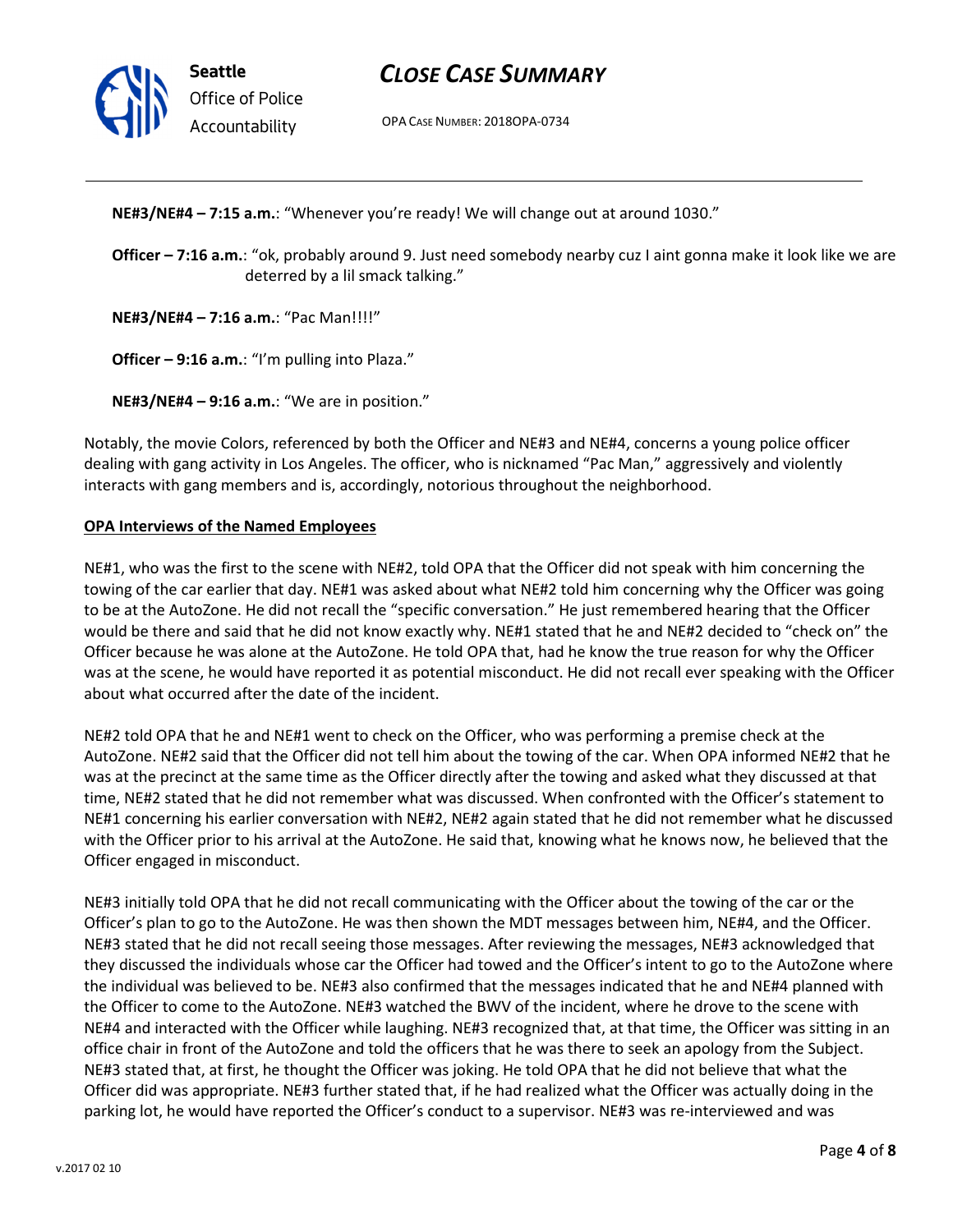

OPA CASE NUMBER: 2018OPA-0734

confronted with the Officer's statement that he discussed going to the AutoZone with NE#3 in person. NE#3 denied any recollection of that conversation.

NE#4, like NE#3, initially told OPA that he did not recall communicating with the Officer concerning the towing of the car or the plan to go to the AutoZone. After reviewing the MDT messages, he remembered discussing Colors. NE#4 stated that, from the messages, he construed the Officer's reason for going to the business to be to obtain an apology from the Subject. He believed that the Officer wanted him and NE#3 nearby to back him up. NE#4 confirmed that this was inappropriate on the Officer's part. NE#4 further confirmed that he believed that the Officer's acts constituted misconduct. He stated that the fact that the Officer was his supervisor put him in a difficult situation. To that end, he provided the following explanation: "if a Sergeant's asking you to do something, you do what your Sergeant is asking you to do. You don't anticipate misconduct or the request to participate in misconduct from a Sergeant." NE#4 was re-interviewed and was confronted with the Officer's statement that he discussed going to the AutoZone with NE#4 in person. NE#4 denied any recollection of that conversation.

#### ANALYSIS AND CONCLUSIONS:

#### Named Employee #1 - Allegations #1 5.002 - Responsibilities of Employees Concerning Alleged Policy Violations 6. Employees Will Report Alleged Violations

SPD Policy 5.002-POL-6 concerns the reporting of misconduct by Department employees. It specifies that minor misconduct must be reported by the employee to a supervisor, while potential serious misconduct must be reported to a supervisor or directly to OPA. (SPD Policy 5.002-POL-6.) The policy further states the following: "Employees who witness or learn of a violation of public trust or an allegation of a violation of public trust will take action to prevent aggravation of the incident or loss of evidence that could prove or disprove the allegation." (Id.)

The Named Employees all contended that they had limited knowledge of what the Officer was planning to do at the AutoZone and why. They all further stated that, while they now recognized that the Officer had engaged in clear misconduct, they did not necessarily perceive that to be the case at the time.

Based on my review of the evidence – most notably, the video, which captured the Officer's conduct and the Named Employees' conversations with him, as well as the MDT messages – I find the assertion that the Named Employees did not know that the Officer was engaging in misconduct at the time to be difficult to reconcile. Moreover, if they truly did not recognize in the moment that the Officer was engaging in misconduct, that is perhaps even more concerning. In no event, however, would it have been appropriate for a supervisor – or, for that matter, any Department employee – to bring a rolling chair to a business and sit there for 40 minutes waiting for an apology from a community member, all the while devaluing community policing and diminishing public trust and confidence in the Department.

OPA recognizes, however, that the Officer put the Named Employees in a difficult situation when he included them in the events on that date. This was particularly the case given that he was a supervisor at that time. As discussed above, based on the Named Employees' statements at their Loudermill hearings, OPA believes that they are sincerely regretful concerning what occurred and, if they could repeat this situation, they would have handled it very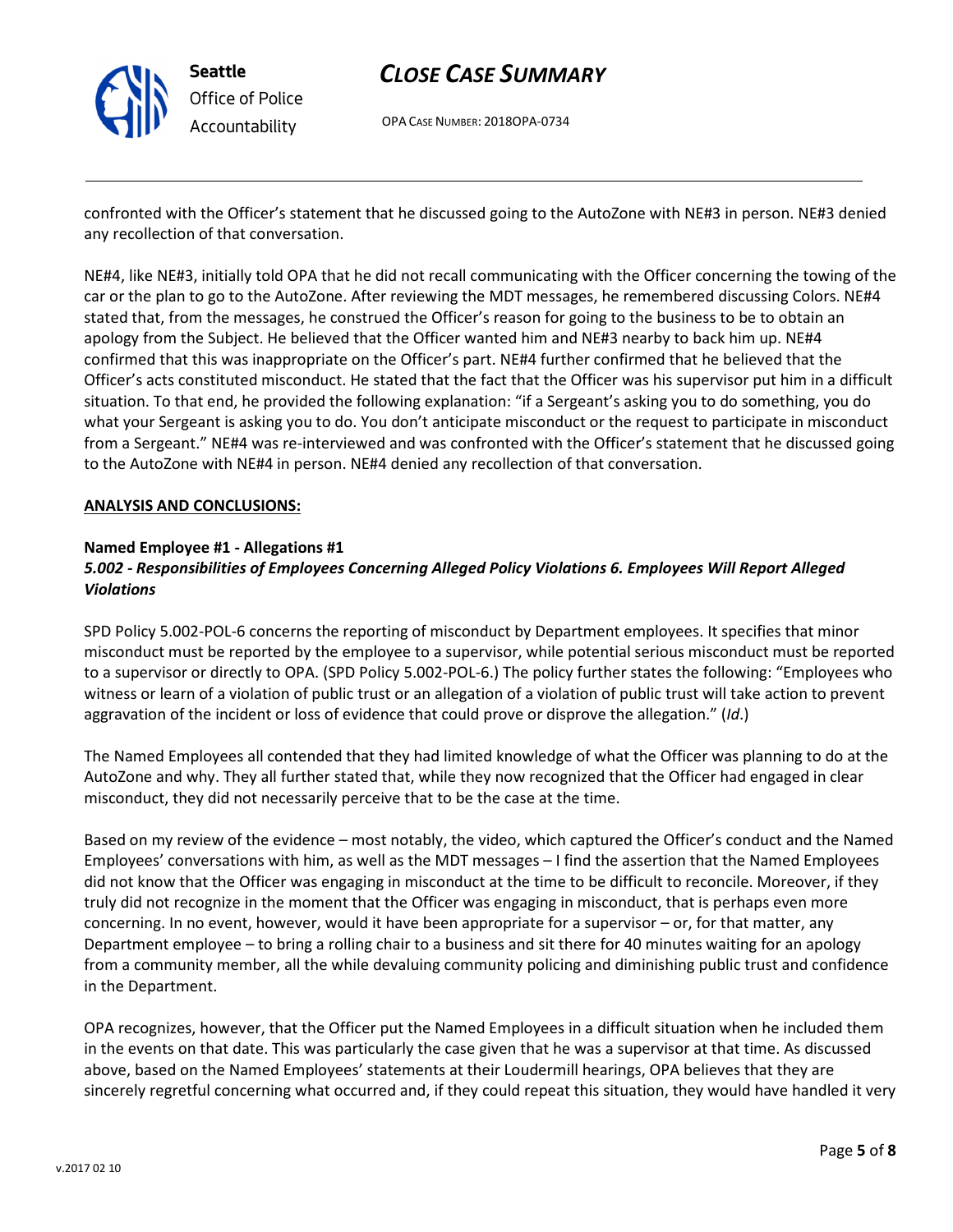

OPA CASE NUMBER: 2018OPA-0734

differently. OPA is inclined to give the Named Employees the benefit of the doubt and amends its findings to now issue the below Training Referral.

• Training Referral: The Named Employees should be counseled by their chain of command regarding this incident. The chain of command should make clear that the failure to report the Officer's behavior to a supervisor and/or OPA was inconsistent with policy and the Department's expectations. The Named Employees should further be counseled concerning their own role and behavior during this incident and how it served to undermine community trust and confidence both in them and the Department. The Named Employees should be informed that future failures to comply with the policies at issue in this case will likely result in recommended Sustained findings. This counseling and any associated training should be documented and this documentation should be maintained in an appropriate database.

#### Recommended Finding: Not Sustained (Training Referral)

#### Named Employee #1 - Allegation #2 5.001 - Standards and Duties 10. Employees Shall Strive to be Professional

SPD Policy 5.001-POL-10 requires that SPD employees "strive to be professional at all times." The policy further instructs that "employees may not engage in behavior that undermines public trust in the Department, the officer, or other officers." (SPD Policy 5.001-POL-10.) The policy further states the following: "Any time employees represent the Department or identify themselves as police officers or Department employees, they will not use profanity directed as an insult or any language that is derogatory, contemptuous, or disrespectful toward any person." (Id.)

All of the Named Employees denied having knowledge of the extent of the Officer's plan to seek an apology from the Subject. However, the evidence in this case suggests otherwise. With regard to NE#1 and NE#2, the video captured the Officer confirming that he had told NE#2 why he was going to be at the AutoZone. The video further indicated that NE#1 acknowledged to the Officer that this "all" of this information was relayed to him by NE#2. In addition, GPS logs established that NE#2 was at the East Precinct at the same time as the Officer right after the towing of the car. This corroborates that the conversation described on the video occurred. The evidence also indicates that NE#3 and NE#4 were aware of what was planned before they arrived at the scene. Most notably, the MDT messages established that NE#3 and NE#4 knew in advance that the Subject had called the Officer "names," that the Officer was going to where the Subject was to get an apology from him, and that the Officer would not be "dissuaded." The references in the MDT messages to Colors further suggests that NE#3 and NE#4 were aware that the Officer was intending on acting in an aggressive manner to make some sort of statement. Lastly, the MDT messages clearly showed that NE#3 and NE#4 engaged in a coordinated plan to be at the location with the Officer. As they wrote to the Officer: "We are in position."

Moreover, even if they had not been aware of the Officer's intentions, the Named Employees clearly saw what he was doing when they arrived at the scene and observed the Officer sitting in an office chair outside of the AutoZone. The video also established that the Named Employees were directly informed by the Officer of what he was doing. The Officer told NE#1 and NE#2 that he was "cold kicking it" and was "just doing some community oriented policing stuff." After confirming with NE#1 that NE#2 told him "all about it," the Officer remarked that the Subject was "freaking out." The Officer then mentioned how he wished that more people were in the area.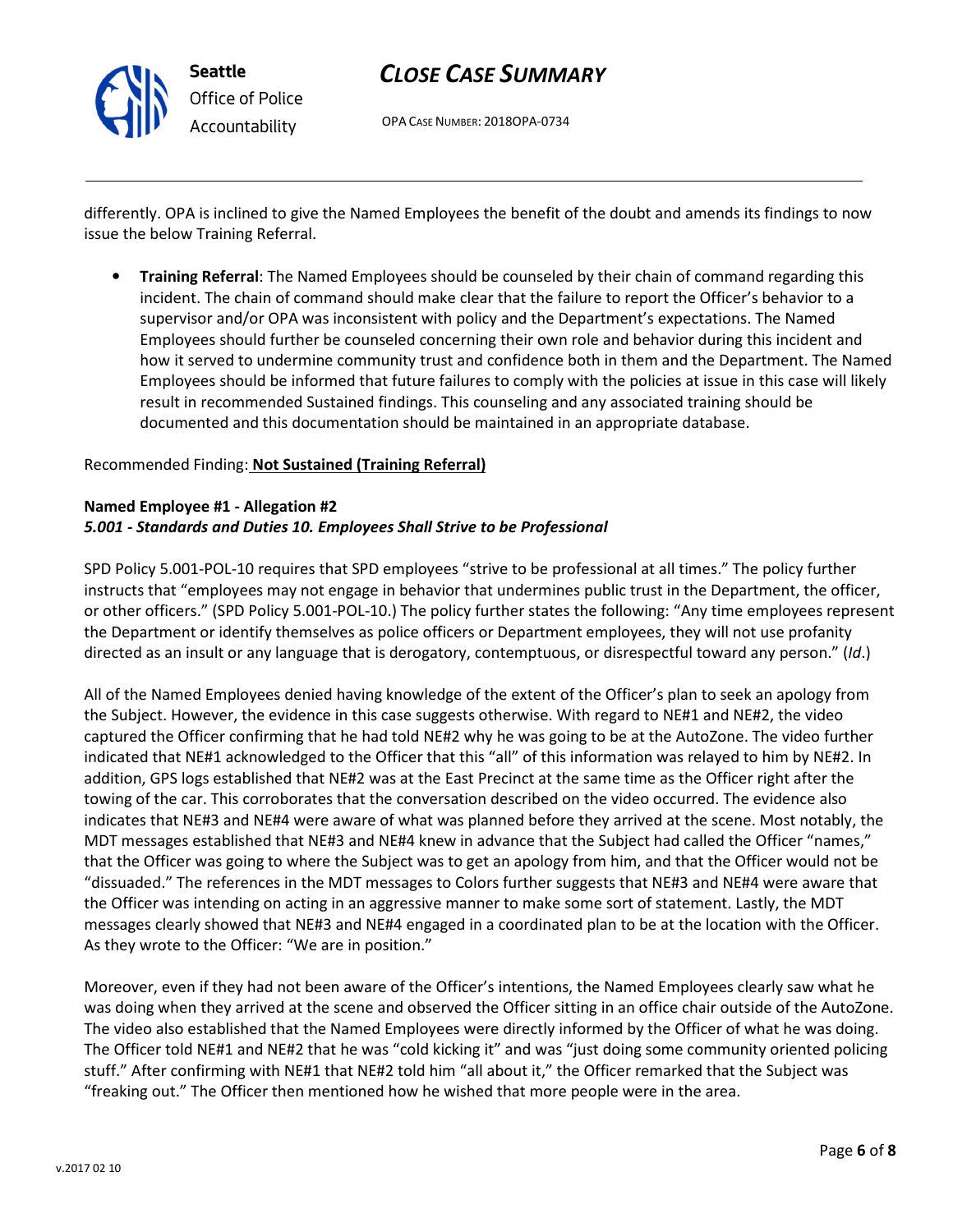OPA CASE NUMBER: 2018OPA-0734

With regard to NE#3 and NE#4, they also saw the Officer sitting in the office chair when they arrived. In response to their query as to what he was doing, the Officer stated: "I'm just hanging, I don't know if I told yah, I got a little disrespected earlier today, I think I deserve an apology. Do you know that broke down purple crown vic?" The Officer continued: "that's not his car, that's his girlfriend's ex-boyfriend's who is currently in jail. You would think he would have enough pride not to be driving around his girlfriend's ex-man's car. I think I'm owed an apology." NE#3 and NE#4 laughed and then drove off.

The video indicated that the Named Employees appeared to make light of this situation and did not seem to see anything wrong with what the Officer was doing in the moment. This was the case even though several community members, who do not have the same training or law enforcement expertise as the Named Employees, all immediately identified that the Officer was engaging in misconduct. Indeed, based on their conduct, statements, and demeanor, the Named Employees could have plausibly been perceived by the community to be at best overlooking and/or condoning serious misconduct and, at worst, engaging in a joint enterprise with the Officer.

OPA has significant concerns with this incident and the role that the Named Employees played. That being said, and as discussed above, OPA recognizes the uniqueness of this case and what a difficult position the Named Employees were placed in by the Officer. OPA also credits the Named Employees' expressions of regret and assertions that they did not intend to participate and collaborate in the Officer's misconduct, even if the evidence raises questions in this regard. Ultimately, OPA concludes that training, rather than discipline, is the more appropriate result. As such, I recommend that the Named Employees be retrained and refer to the Training Referral set forth above. (See Named Employee #1, Allegation #1.)

### Recommended Finding: Not Sustained (Training Referral)

### Named Employee #2 - Allegations #1

### 5.002 - Responsibilities of Employees Concerning Alleged Policy Violations 6. Employees Will Report Alleged Violations

I recommend that this allegation be Not Sustained and refer to the above Training Referral. (See Named Employee #1, Allegation #1.)

#### Recommended Finding: Not Sustained (Training Referral)

#### Named Employee #2 - Allegation #2 5.001 - Standards and Duties 10. Employees Shall Strive to be Professional

I recommend that this allegation be Not Sustained and refer to the above Training Referral. (See Named Employee #1, Allegation #1.)

Recommended Finding: Not Sustained (Training Referral)



Seattle

Office of Police Accountability